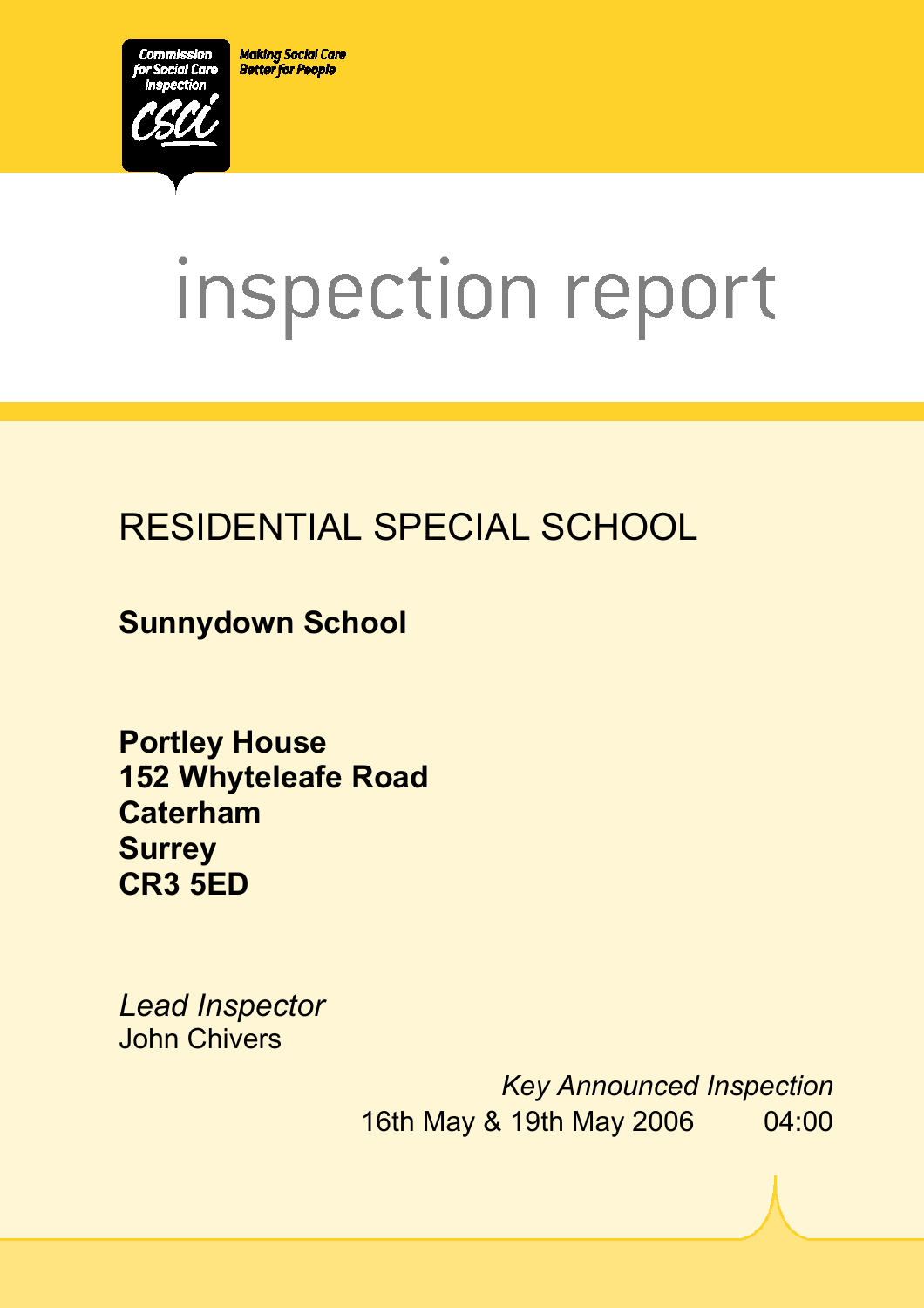The Commission for Social Care Inspection aims to:

- Put the people who use social care first
- Improve services and stamp out bad practice
- Be an expert voice on social care
- Practise what we preach in our own organisation

| <b>Reader Information</b> |                                                                                                                                                                                                              |  |  |
|---------------------------|--------------------------------------------------------------------------------------------------------------------------------------------------------------------------------------------------------------|--|--|
| Document Purpose          | <b>Inspection Report</b>                                                                                                                                                                                     |  |  |
| Author                    | <b>CSCI</b>                                                                                                                                                                                                  |  |  |
| Audience                  | <b>General Public</b>                                                                                                                                                                                        |  |  |
| Further copies from       | 0870 240 7535 (telephone order line)                                                                                                                                                                         |  |  |
| Copyright                 | This report is copyright Commission for Social<br>Care Inspection (CSCI) and may only be used<br>in its entirety. Extracts may not be used or<br>reproduced without the express permission of<br><b>CSCI</b> |  |  |
| Internet address          | www.csci.org.uk                                                                                                                                                                                              |  |  |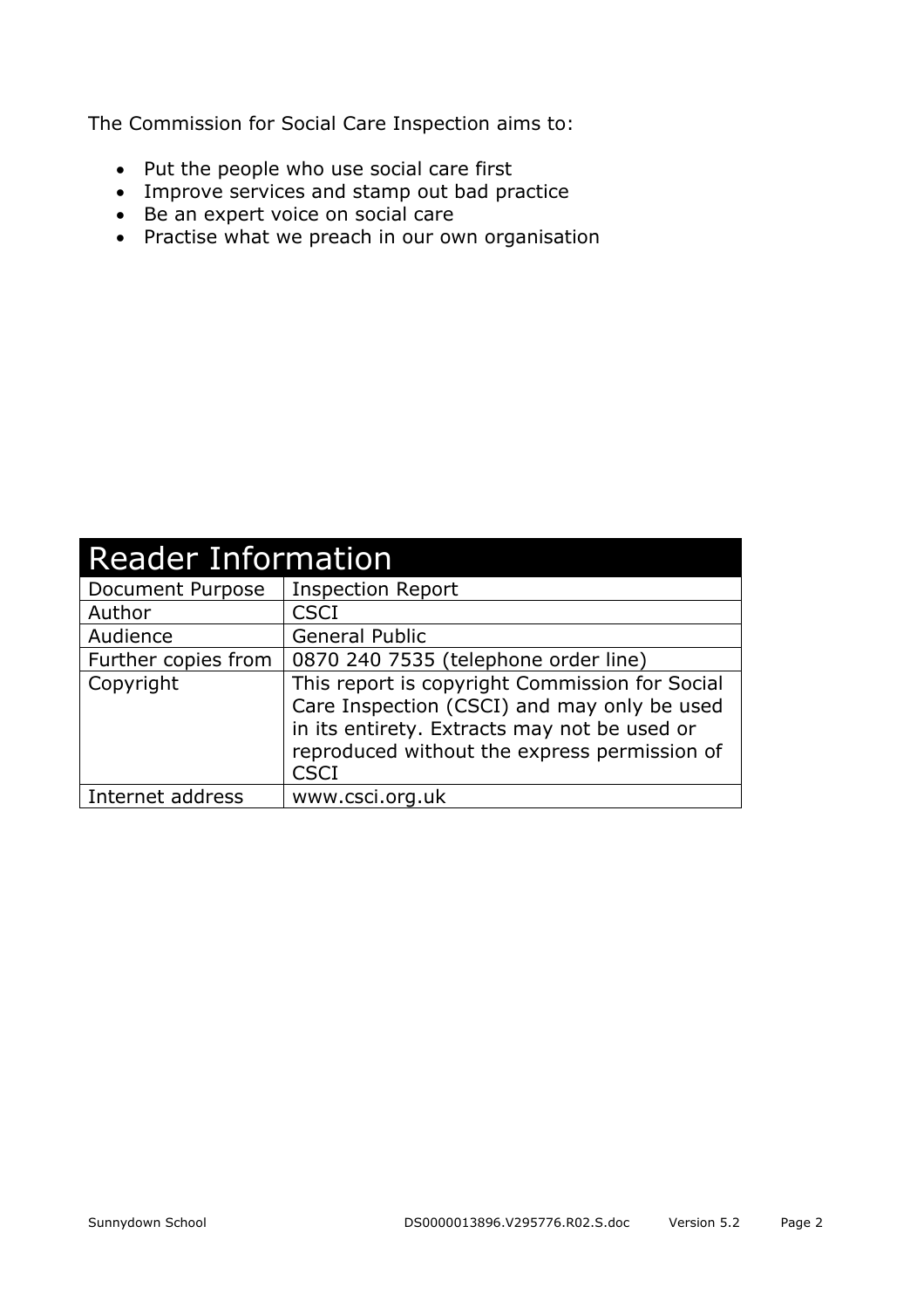This is a report of an inspection to assess whether services are meeting the needs of people who use them. The legal basis for conducting inspections is the Care Standards Act 2000 and the relevant National Minimum Standards for this establishment are those for *Residential Special Schools.* They can be found at www.dh.gov.uk or obtained from The Stationery Office (TSO) PO Box 29, St Crispins, Duke Street, Norwich, NR3 1GN. Tel: 0870 600 5522. Online ordering: www.tso.co.uk/bookshop

*Every Child Matters,* outlined the government's vision for children's services and formed the basis of the Children Act 2004. It provides a framework for inspection so that children's services should be judged on their contribution to the outcomes considered essential to wellbeing in childhood and later life. Those outcomes are:

- Being healthy
- Staying safe
- Enjoying and achieving
- Making a contribution; and
- Achieving economic wellbeing.

In response, the Commission for Social Care Inspection has re-ordered the national minimum standards for children's services under the five outcomes, for reporting purposes. A further section has been created under 'Management' to cover those issues that will potentially impact on all the outcomes above.

Copies of *Every Child Matters* and *The Children Act 2004* are available from The Stationery Office as above.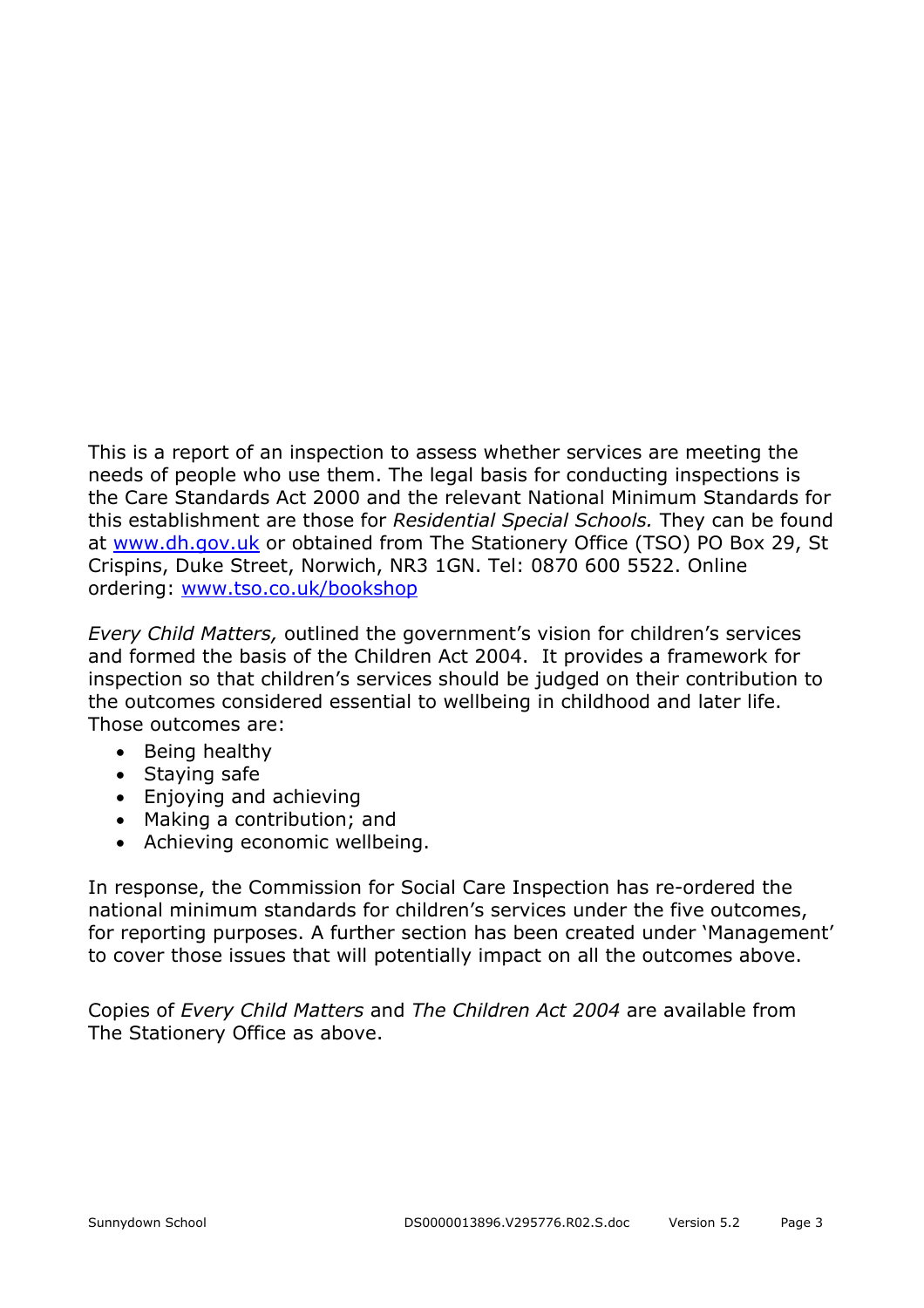# **SERVICE INFORMATION**

| <b>Name of school</b>                                                                                                   | Sunnydown School                                                      |
|-------------------------------------------------------------------------------------------------------------------------|-----------------------------------------------------------------------|
| <b>Address</b>                                                                                                          | Portley House<br>152 Whyteleafe Road<br>Caterham<br>Surrey<br>CR3 5ED |
| <b>Telephone number</b>                                                                                                 | 01883 342281                                                          |
| <b>Fax number</b>                                                                                                       | 01883 341342                                                          |
| <b>Email address</b>                                                                                                    |                                                                       |
| <b>Provider Web address</b>                                                                                             |                                                                       |
| <b>Name of Governing body,</b> Surrey Children's Service<br><b>Person or Authority</b><br>responsible for the<br>school |                                                                       |
| <b>Name of Head</b>                                                                                                     | Mr M Armstrong                                                        |
| <b>Name of Head of Care</b>                                                                                             | <b>Mrs T Hawkins</b>                                                  |
| Age range of residential<br>pupils                                                                                      | $11-16$ years                                                         |
| Date of last welfare<br>inspection                                                                                      | 15/11/05                                                              |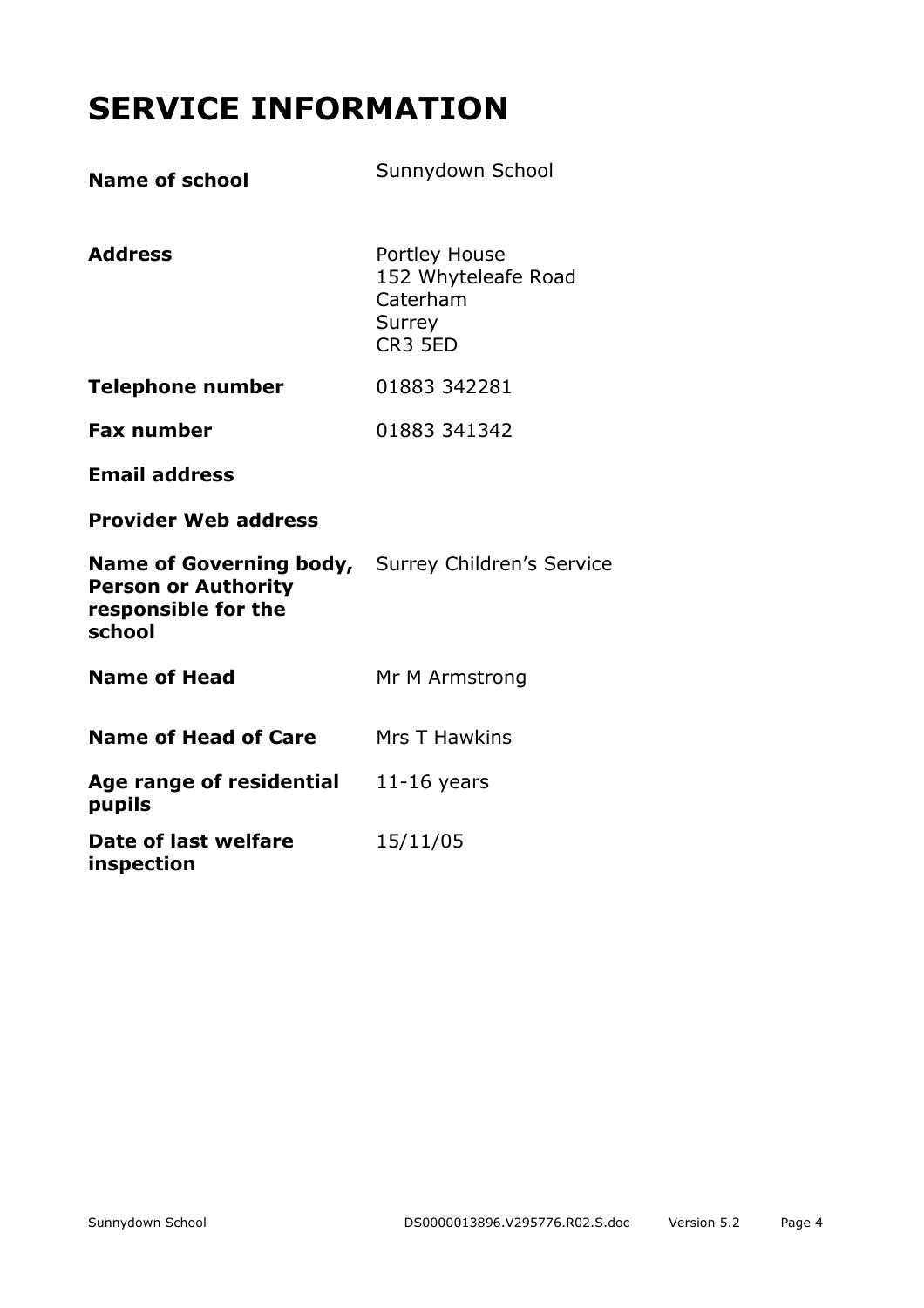#### **Brief Description of the School:**

Sunnydown School is a Residential and Day School for pupils with an emotional, learning or communication difficulties. The school is fully maintained by Surrey Local Education Authority.

The school is located in a pleasant residential area of Caterham in the County of Surrey. The boarding facilities in the school are situated within the original building and in a separate modern building.

Junior and senior boys live in separate residential areas, which are well furnished, decorated and equipped.

The school has large well-maintained grounds, which include a large 'astro-turf' sports ground and play area.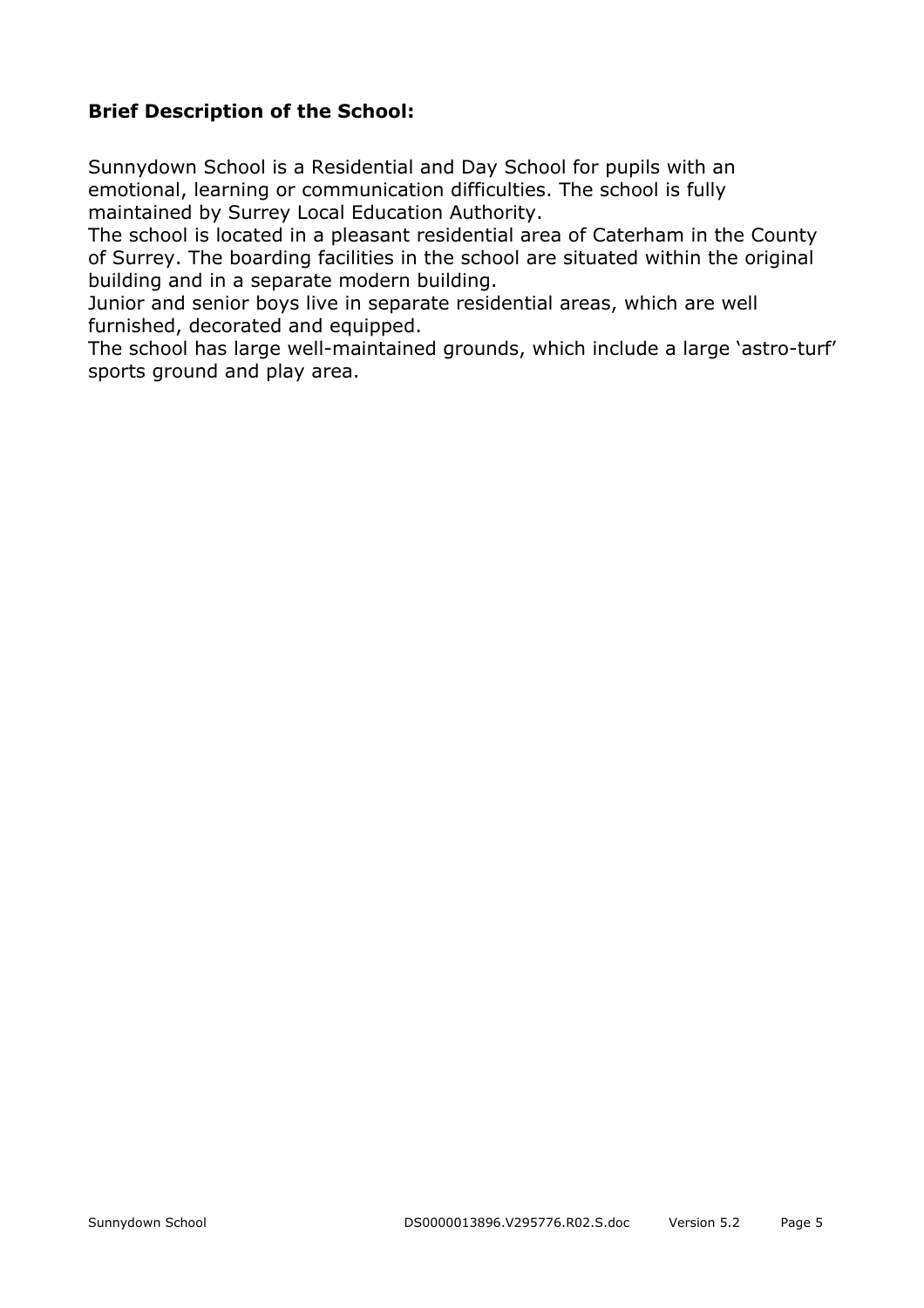## **SUMMARY**

This is an overview of what the inspector found during the inspection.

The inspection was announced and was undertaken on  $16<sup>th</sup>$  and  $19<sup>th</sup>$  May 06. The duration of the inspection over the two-day period was ten hours.

As part of the inspection process pre-inspection information was supplied to the CSCI Surrey Local Office by the school, discussion was held with the head teacher, head of care and senior staff and interviews were held with a group of four staff and ten children.

In addition samples of the school's policies, procedures and records were inspected.

A sample of the children's and staff individual files were scrutinised. The premises were not inspected on this occasion.

All nineteen of the 'key' standards as set by the National Minimum Standards for Residential Special School's were inspected. In addition information, evidence and observation covering other 'non-key' standards was noted during the inspection process and score ratings have been awarded and included in the score section of the report.

The findings of the inspection were again positive with continued evidence of sound and professional management and a very good standard of care afforded to the children.

Relationships between staff and children were observed to be positive with staff being pro-active at engaging and communicating with children. Children interviewed were complementary about their 'key' workers and other staff input into their placement and care plans and children responded favourably to staff interaction and approach.

Staff were clear that the school has regard for equal opportunity and diversity issues and that no discriminatory attitudes or practices exist within the service. Policies and procedures were in place and records sampled were kept to a very good standard.

There was evidence of staff supervision, appraisals and training, including Child Protection. Most of the care staff have completed or are in the process of completing the NVQ level 4 qualification and in some instances, 'The

Registered Managers Award'. Other staff hold the NVQ level 3 certificate. Staff interviewed thought the school to be very supportive at enabling staff training and were supportive of management ethos and practice.

The school has regard for health and medical matters concerning the children and children confirmed that staff are attentive in this area.

The school provides a wide range of activities, which children confirmed they enjoyed.

The school also has regard for children's privacy and children stated that staff treat them with respect and that they had no complaints or concerns about the school or the way staff treat them.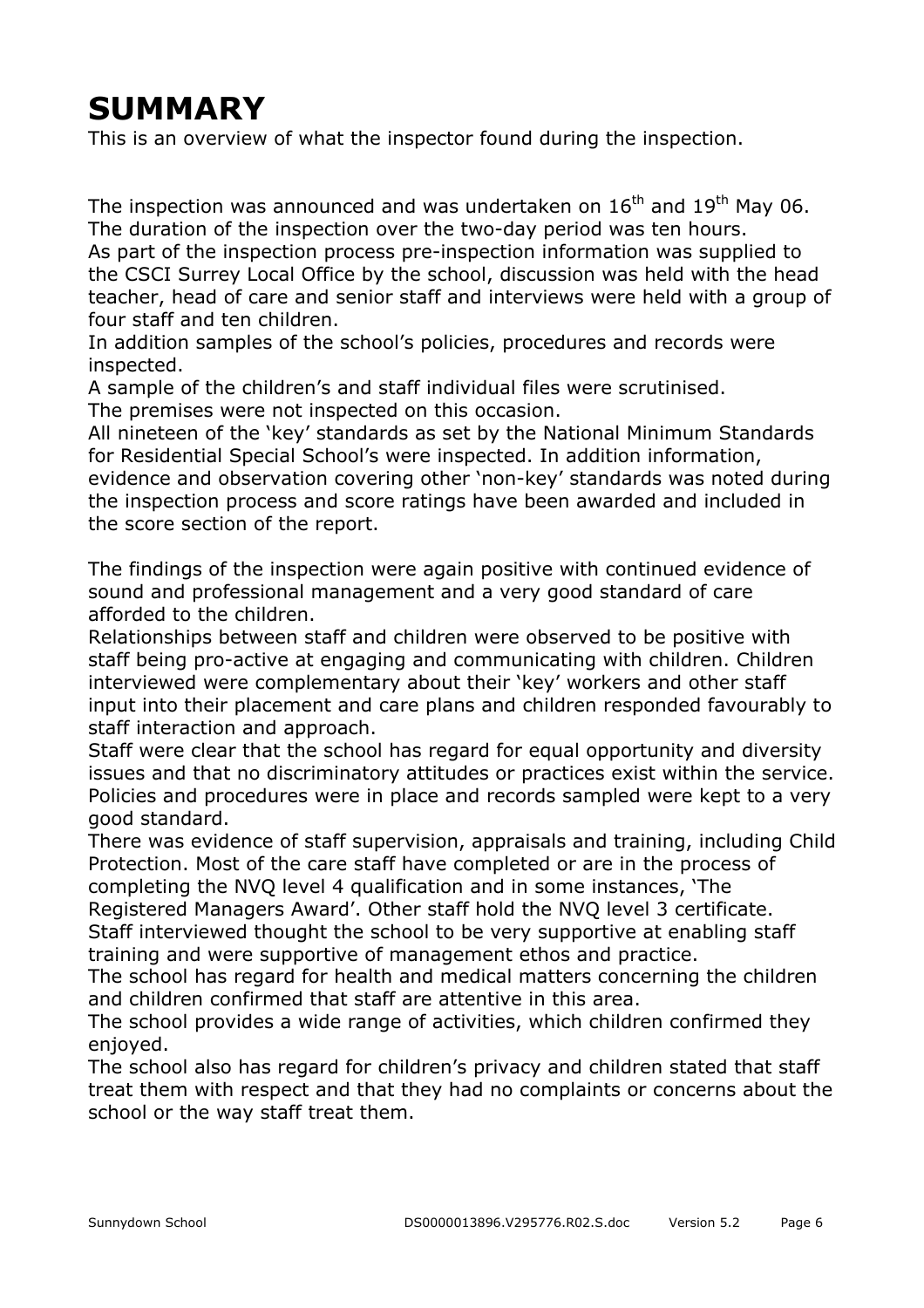All areas of the school visited were clean and hygienic and no potential safety hazards were evident.

Only one advisory recommendation is made.

The overall quality of this service is **excellent**.

#### **What the school does well:**

The school continues to provide a sound and professional all round service to children with special needs.

The staff have established and maintained positive working relationships with the children and provide close individual support via the school's key worker system. Placement plans and care plans are in place and staff remain diligent regarding children's welfare.

There is a stimulating activity programme and staff have regard for encouraging children towards a healthy lifestyle.

Staff training, supervision and appraisals are on going and the school has particular regard for NVQ training.

The school continues to meet its aims and objectives and exceeds the National Minimum Standards for Boarding Schools in a number of areas.

#### **What has improved since the last inspection?**

The school has addressed the two welfare recommendations set at the last inspection and maintains it's very good all round standard of care to the children.

#### **What they could do better:**

The school will aim to 'build on' its existing commendable practice.

Please contact the Head for advice of actions taken in response to this inspection.

The report of this inspection is available from enquiries@csci.gsi.gov.uk or by contacting your local CSCI office.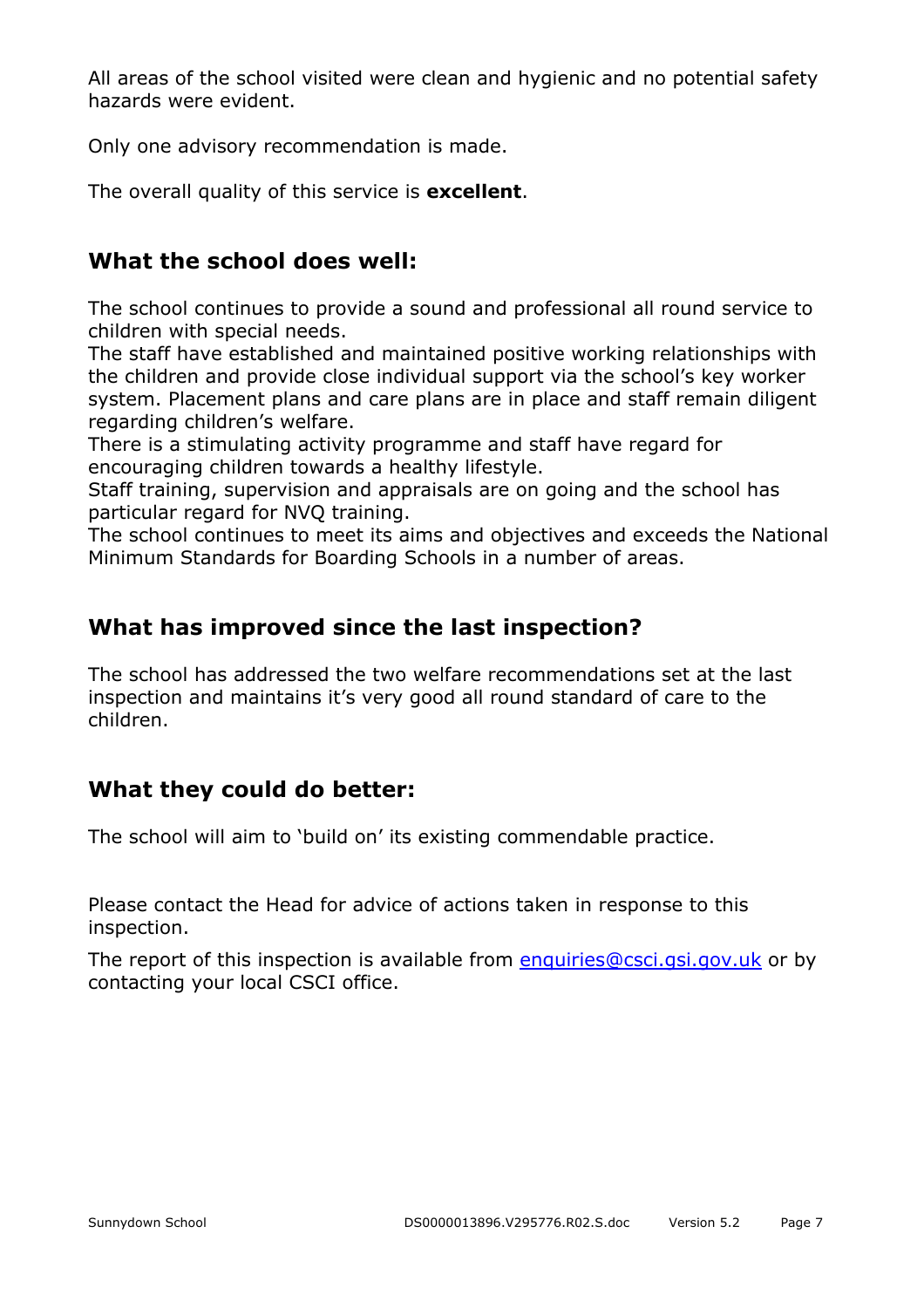# **DETAILS OF INSPECTOR FINDINGS**

## **CONTENTS**

| Being Healthy                                        |
|------------------------------------------------------|
| Staying Safe                                         |
| Enjoying and Achieving                               |
| Making a Positive Contribution                       |
| Achieving Economic Wellbeing                         |
| Management                                           |
| Scoring of Outcomes                                  |
| Recommended Actions identified during the inspection |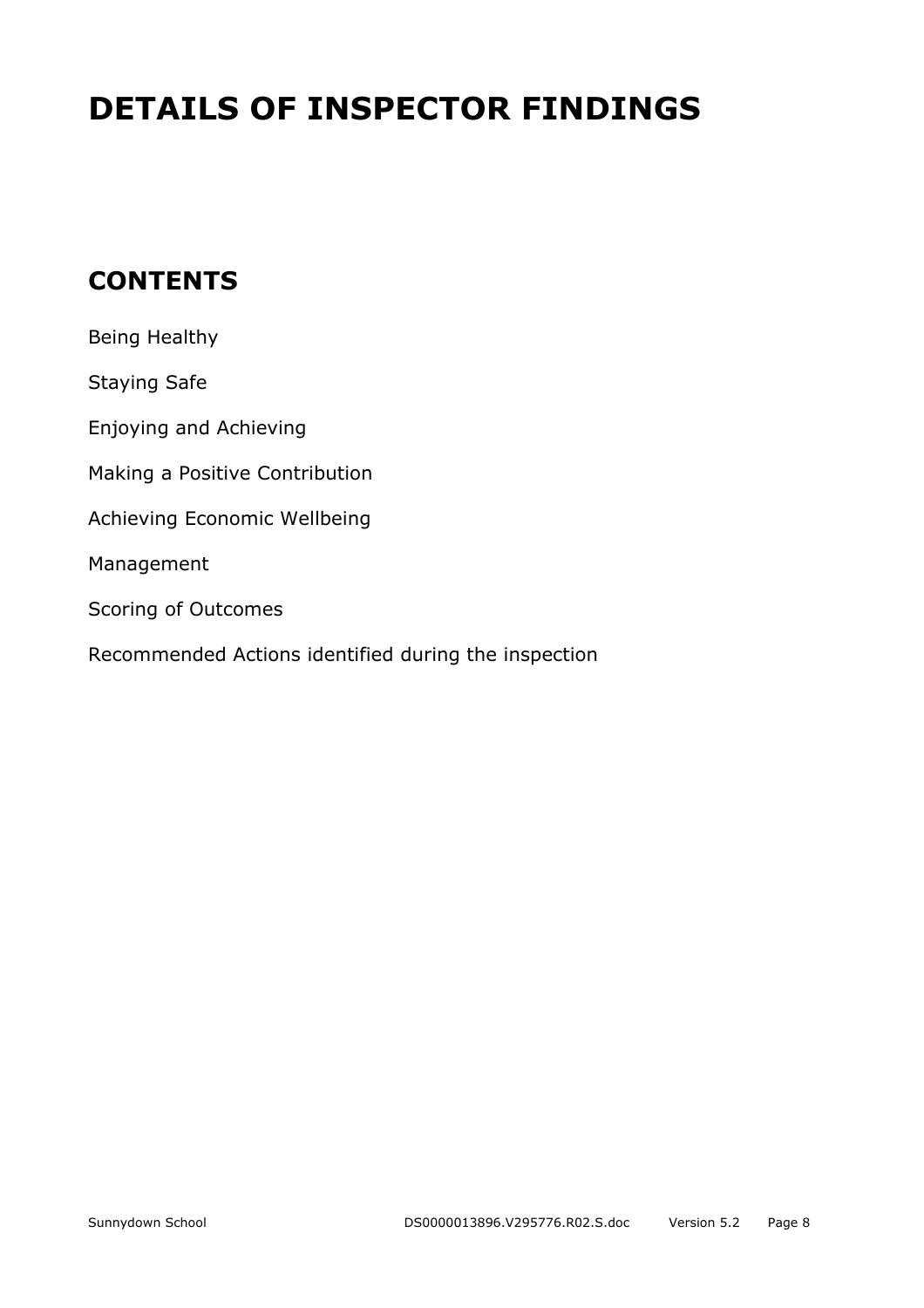## **Being Healthy**

#### **The intended outcomes for these standards are:**

- Children live in a healthy environment and the health and intimate care needs of each child are identified and promoted.(NMS 14)
- Children are provided with healthy, nutritious meals that meet their dietary needs.(NMS 15)

#### **JUDGEMENT – we looked at outcomes for the following standard(s):**

#### 14 and 15.

Quality in this outcome area is **excellent**. This judgement has been made using available evidence including a visit to this service.

The school has regard for health and medical matters concerning the children and encourages children to engage in an active and healthy lifestyle.

#### **EVIDENCE:**

Health and medical care details were held in the sample of children's individual files inspected. Children stated in discussion that staff take an interest in their health and provide advice and guidance regarding healthy living.

Children are encouraged to participate in physical activity on a regular basis and some have just taken up 'sailing and canoeing'.

Healthy eating is also encouraged and the head teacher stated that none of the current children have special dietary needs.

The school has a medication administration policy and procedure. Staff confirmed their awareness and knowledge of the procedure during interview. The medication policy is scheduled for review in June 06 and was assessed by the CSCI pharmacy inspector at an earlier date.

Medication storage, administration and disposal arrangements were well organised and consistent with appropriate Regulations and Standards. Medication administered to children was clearly recorded in the sample of children's records inspected.

It was evidenced that 90% of staff had received 'Epi-pen training and two staff attended medication training in July 05. Most of the staff have also received 'first aid' training and this will be updated as appropriate.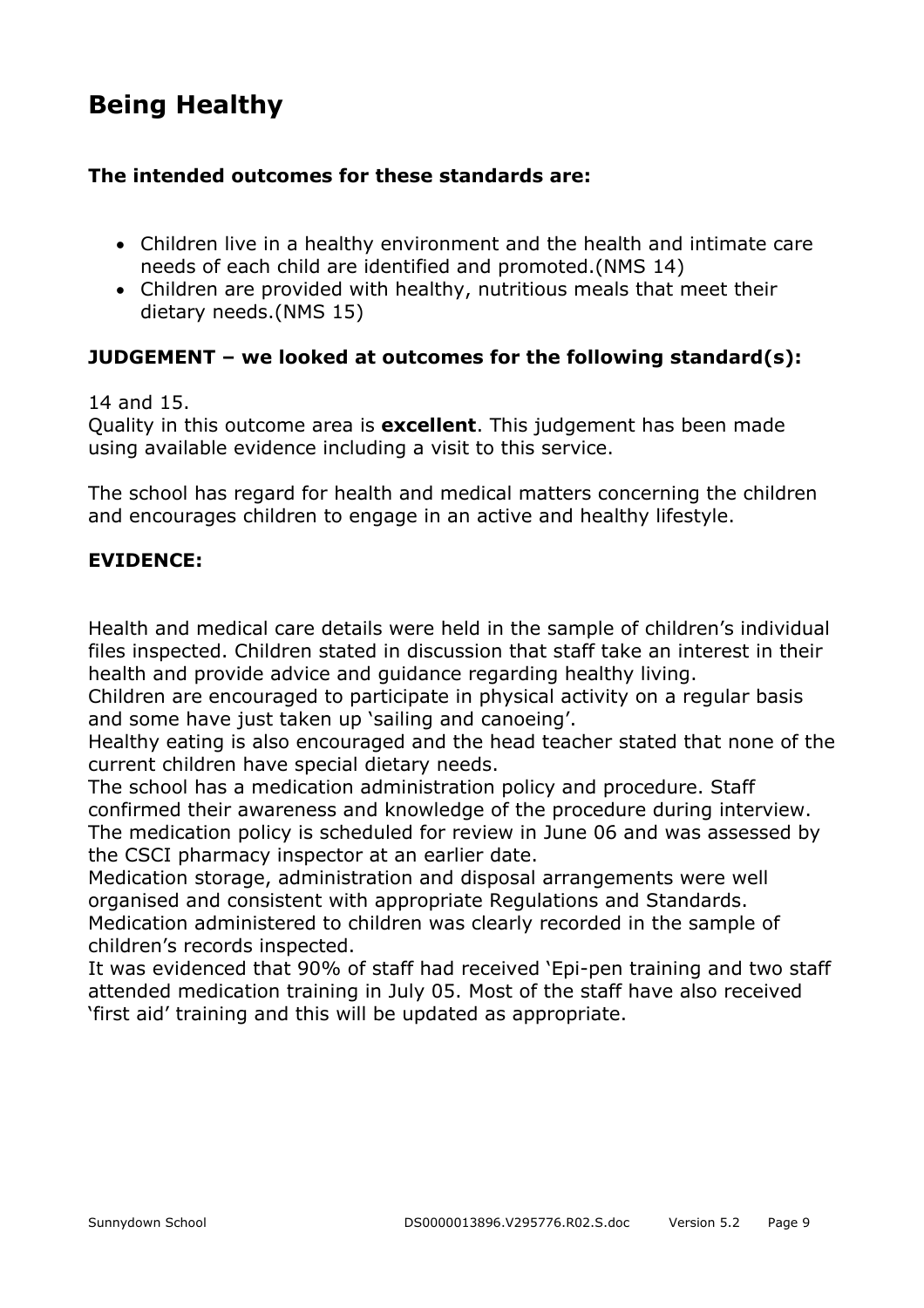## **Staying Safe**

#### **The intended outcomes for these standards are:**

- Children's privacy is respected and information about them is confidentially handled.(NMS 3)
- Children's complaints are addressed without delay and children are kept informed of progress in their consideration.(NMS 4)
- The welfare of children is promoted, children are protected from abuse, and an appropriate response is made to any allegation or suspicion of abuse.(NMS 5)
- Children are protected from bullying by others.(NMS 6)
- All significant events relating to the protection of children in the school are notified by the Head of the school or designated person to the appropriate authorities.(NMS 7)
- Children who are absent without authority are protected in accordance with written guidance and responded to positively on return. (NMS 8)
- Children are assisted to develop appropriate behaviour through the encouragement of acceptable behaviour and constructive staff responses to inappropriate behaviour.(NMS 10)
- Children live in schools that provide physical safety and security.(NMS 26)
- There is careful selection and vetting of all staff, volunteers, and monitoring of visitors to the school to prevent children being exposed to potential abusers.(NMS 27)

#### **JUDGEMENT – we looked at outcomes for the following standard(s):**

3,4, 5, 6, 8, 10, 26 and 27.

Quality in this outcome area is **excellent**. This judgement has been made using available evidence including a visit to this service.

The school has clear regard for ensuring that appropriate policies and procedures are in place, that staff and children are aware of these and that clear records are kept.

The school is committed to establishing and maintaining positive relationships between staff and children and has further regard for the protection and safeguarding of children's welfare.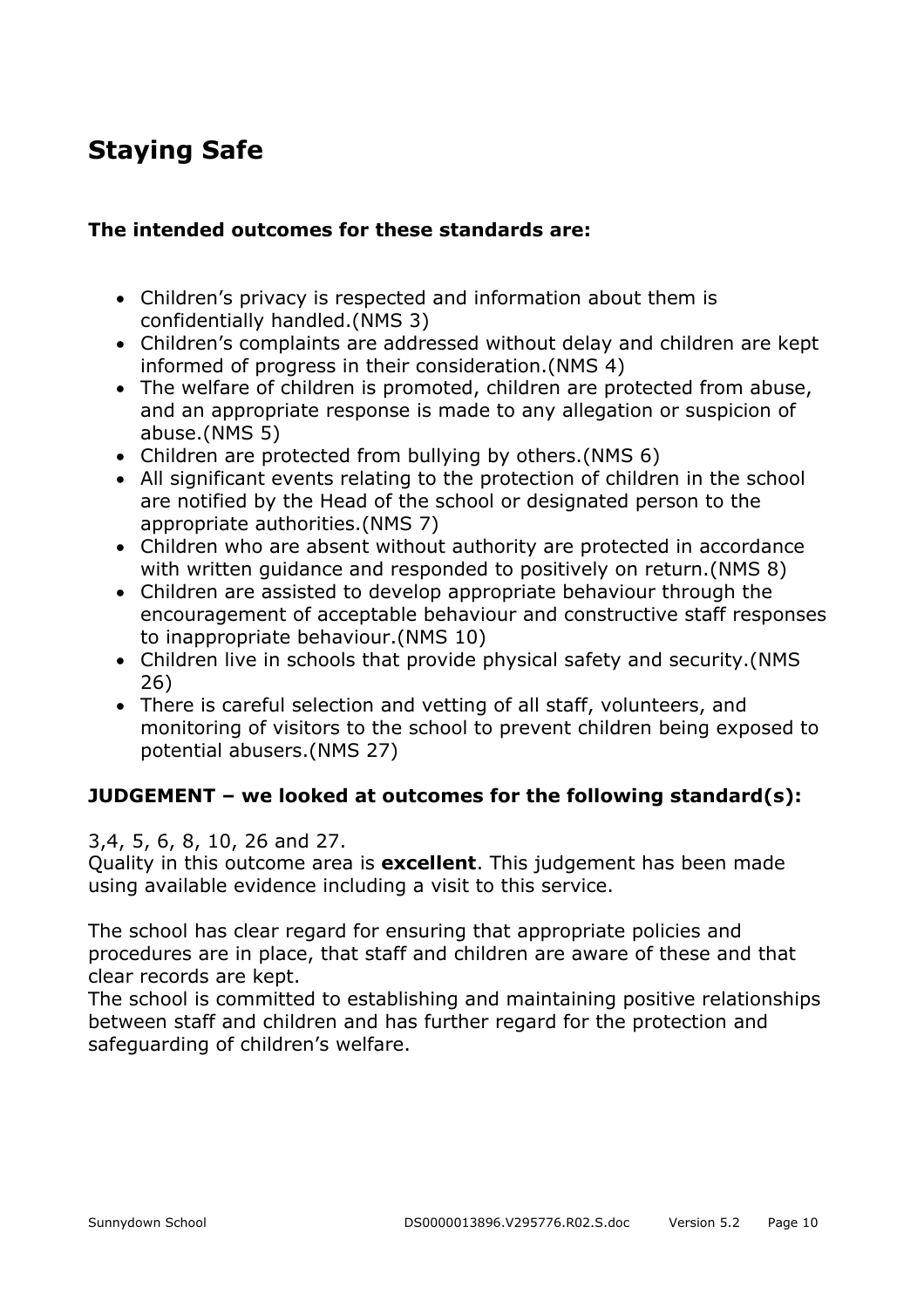#### **EVIDENCE:**

Children stated in discussion that their privacy is respected by staff and that they always knock on bedroom doors before entering. It was noted that curtains have been erected in the shower areas in order to afford more privacy for the children. Children confirmed that they can use their mobile phones at appropriate times and that a pay telephone is also available for their use.

The school has a written complaint procedure, including a complaint 'flow chart' and a parent's concerns form.

The schools complaint book evidenced that one complaint had been received since the last inspection. The complaint was received on  $4<sup>th</sup>$  March 06 and evidenced action taken and an outcome.

Staff interviewed were aware of the schools complaint procedure and knew where it was located.

Children interviewed stated they were aware of the procedure and knew how to make a complaint. The children were clear that they had no complaints or concerns about their placement at the school or how staff treat them.

The school held the Surrey County Council Multi-Agency Child Protection procedures. The school also held the document 'Safeguarding Children in Education).

It was evidenced that all staff attended the Surrey County Council Multi-Agency Child Protection training in September 05.

Currently there are no on-going Child Protection issues at the school. Staff interviewed stated that they were clear regarding the schools Child Protection procedures and that they would be prepared to 'whistle-blow' on colleagues should circumstances warrant it.

Children stated in discussion that they felt safe in the school and that staff look after them properly.

The school has an anti-bullying policy of which the children stated they were aware. The school also has a written strategy for dealing with bullying. Staff stated that bullying was not an issue and children were of the opinion that staff would take such matters seriously and immediately challenge and deal with such behaviour. Children also did not perceive bullying as an issue and stated that no one' picked on' because of their colour, race or any other matter.

The school has a 'missing persons' policy and procedure.

The school's missing person records evidenced that one incident of absconding had occurred since the last inspection. This occurred in January 05. Children stated, "no one runs away because it's a good place to be".

The school has a 'Behaviour Management' policy. The policy is dated November 05 and covers a total of ten headings. Staff were aware of the policy and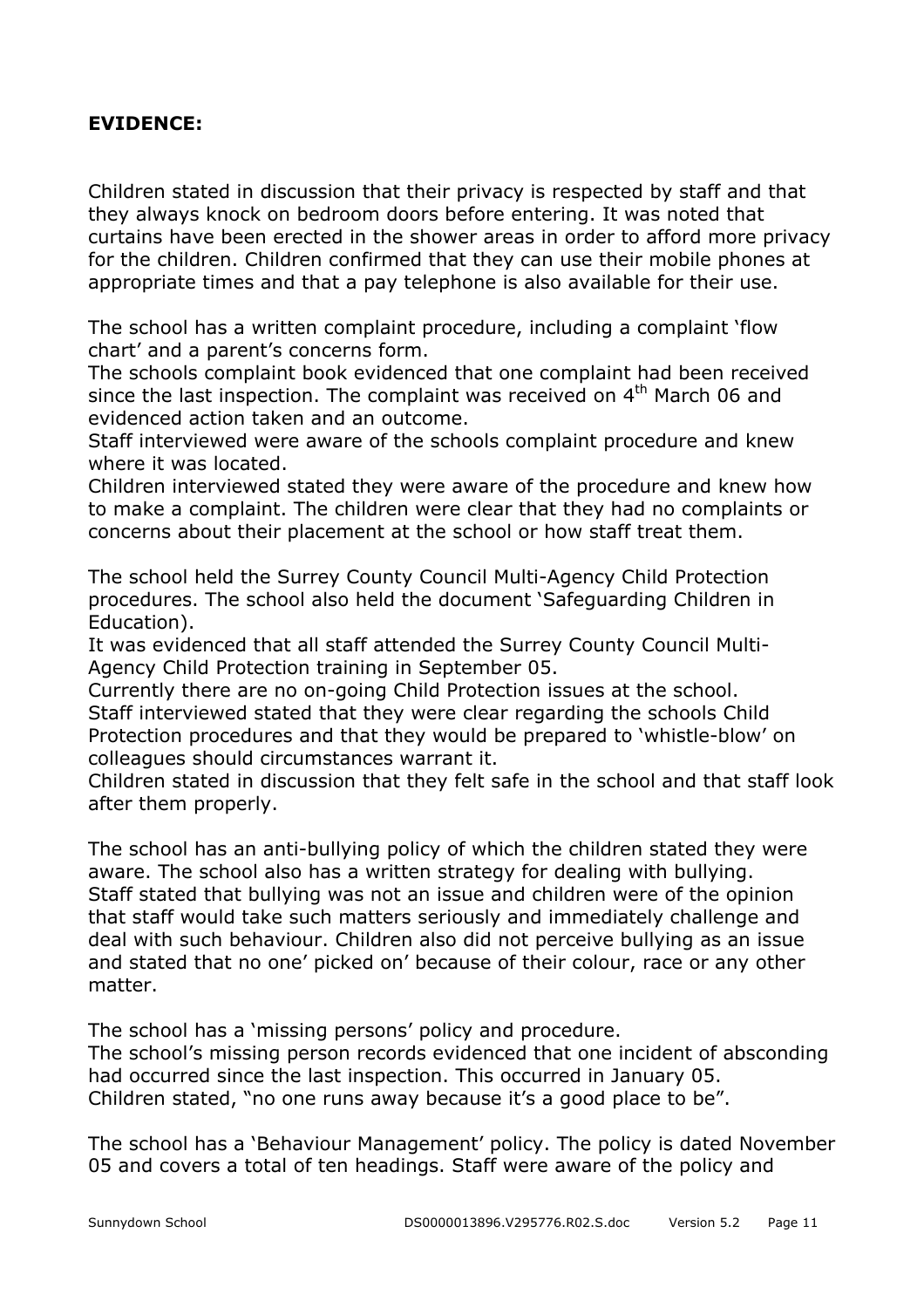stated that the school provides an accepting environment where compliance is based on good working relationships with children and that sanctions are infrequently used. The school's sanctions book was available and evidenced that a total of fourteen sanctions had been administered since the last inspection. The sanctions book showed that only permitted sanctions are used. Children stated that restraint/physical intervention is not used and that any sanctions administered were fairly applied.

Relationships between staff and children were observed to be positive with pro-active engagement, interaction and good humour evident. Children responded favourably to this approach by staff.

During the inspection none of the children were observed to be a problem in terms of management or control.

Staff are to be commended for their input into the way children's behaviour and relationships are managed and maintained.

The school is currently liaising with the Fire and Rescue Service regarding drawing up a comprehensive fire risk assessment and fire policy. Fire evacuation drills and alarm tests are held at appropriate intervals and the servicing of fire fighting equipment was evidenced. A wide range of written risk assessments were held. Whilst these are reviewed annually it would be important to also review and update the assessments following individual incidents or mishaps. An advisory recommendation will be made regarding this.

A sample of two staff files were inspected. The files evidenced that the school's recruitment and vetting procedures are sound; however there was only 'letter' confirmation of a satisfactory Criminal Records Bureau check from the 'Vetting Agency' regarding a member of staff. Currently the CSCI are in discussion with the Vetting Agency regarding their current vetting arrangements in respect of evidencing Criminal Record Bureau checks.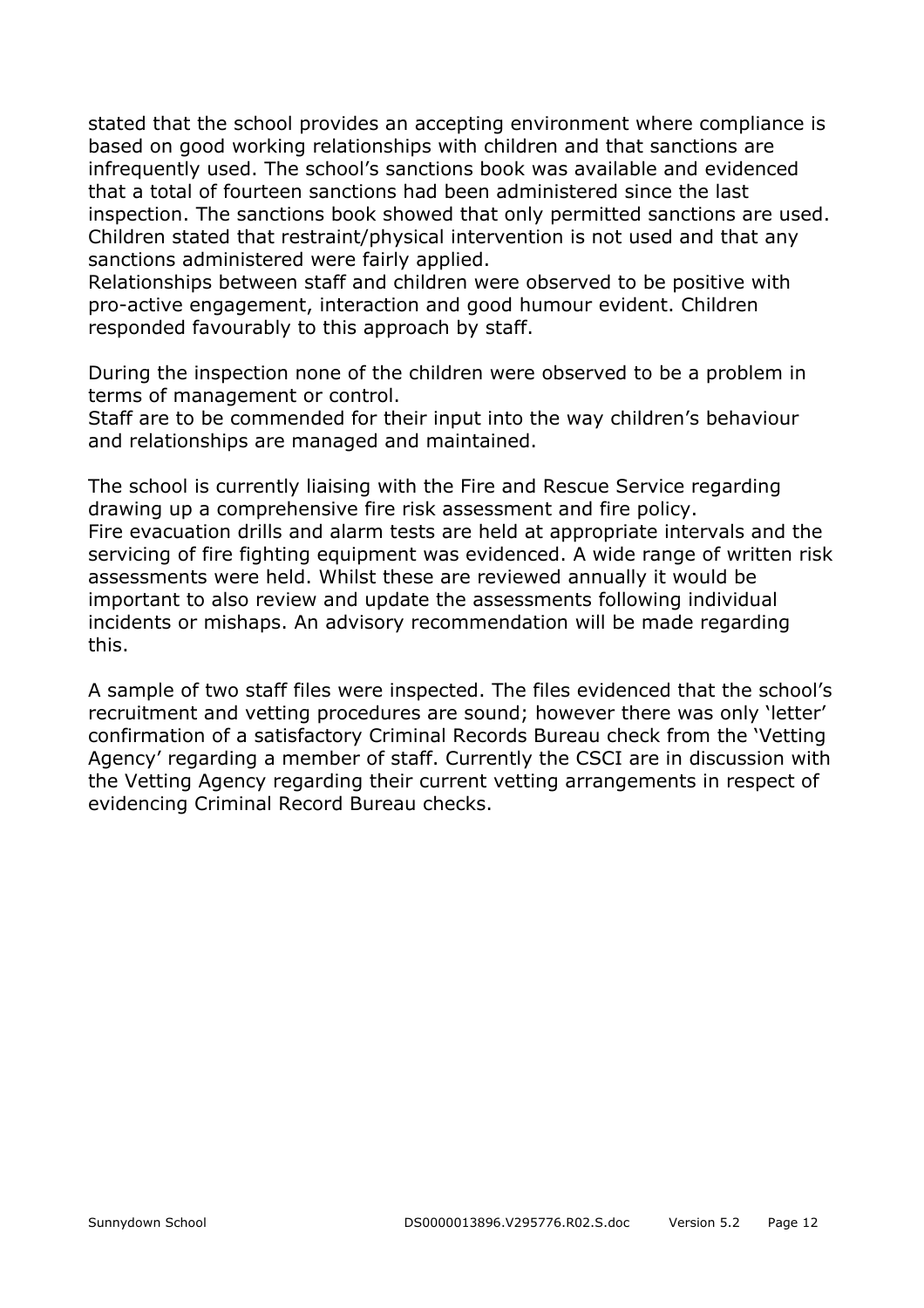## **Enjoying and Achieving**

#### **The intended outcomes for these standards are:**

- The school's residential provision actively supports children's educational progress at the school.(NMS 12)
- Children have ample opportunity to engage in purposeful and enjoyable activities both within the school and in the local community.(NMS 13)
- Children receive individual support when they need it.(NMS 22)

#### **JUDGEMENT – we looked at outcomes for the following standard(s):**

#### 12, 13 and 22

Quality in this outcome area is **excellent**. This judgement has been made using available evidence including a visit to this service.

Staff have an input into children's education and learning 'out of school' hours and provide a wide range of interesting and stimulating activities for the children. Key workers provide close support to individual children.

#### **EVIDENCE:**

The sample of children's care plans inspected clearly indicated how children's educational needs are linked to 'after school' care. Boarding staff have an input into children's education and children confirmed this during discussion. The school has an activity policy and procedure, which contains a list of approved 'off site' visits.

The school provides a wide range of active and sedentary activities, which children confirmed they enjoy and find interesting. Written risk assessments were held regarding both internal and external activities.

Key workers provide close support to individual children and children stated in discussion that they valued and were appreciative of their key workers and other staff input.

Staff are to be commended for their commitment and diligence to children's education, learning and welfare.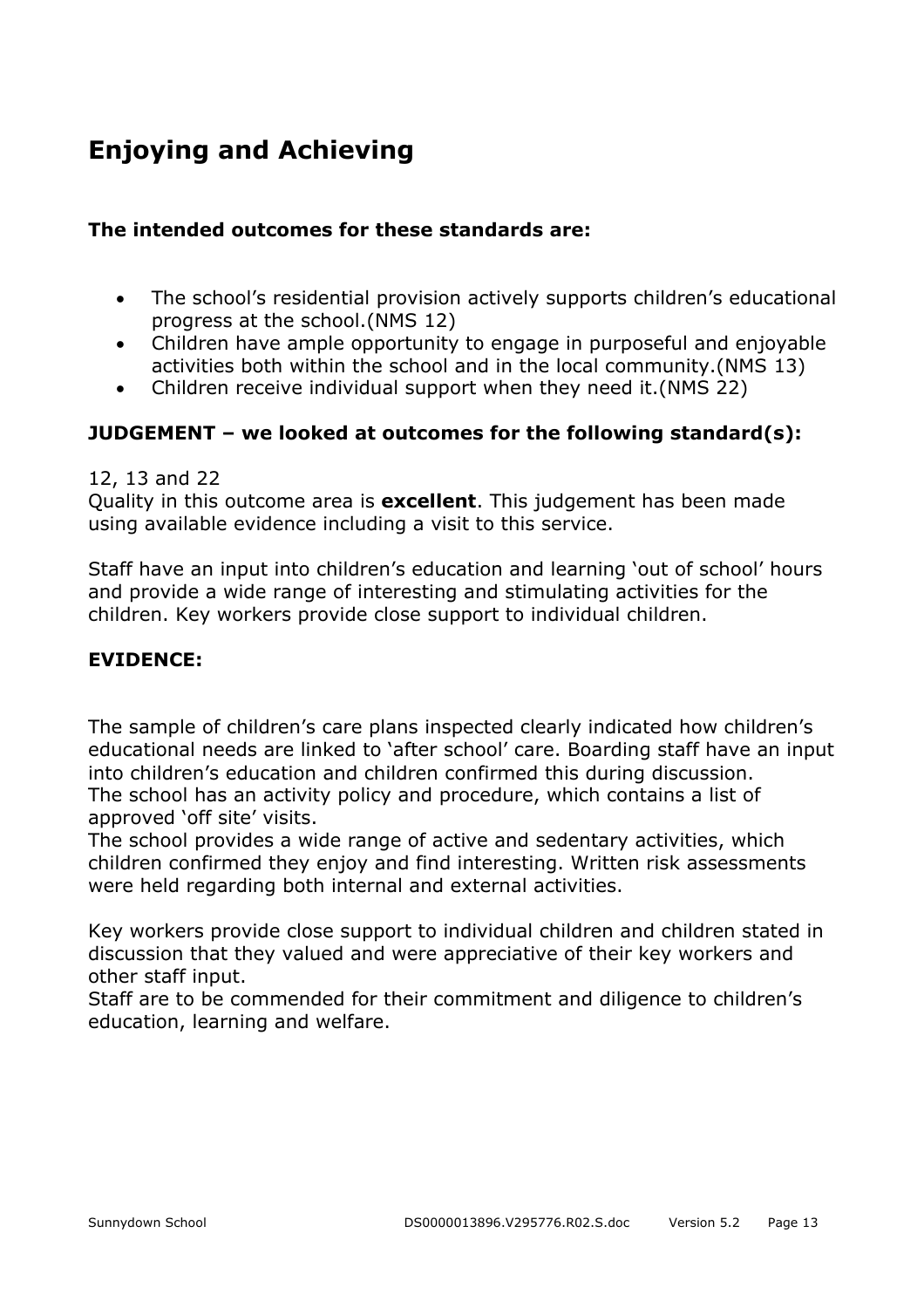## **Making a Positive Contribution**

#### **The intended outcomes for these standards are:**

- Children are encouraged and supported to make decisions about their lives and to influence the way the school is run. No child should be assumed to be unable to communicate their views.(NMS 2)
- Children have sound relationships with staff based on honesty and mutual respect.(NMS 9)
- Children experience planned and sensitively handled admission and leaving processes.(NMS 11)
- Children have their needs assessed and written plans outline how these needs will be met while at school.(NMS 17)
- In accordance with their wishes children are able and encouraged to maintain contact with their parents and families while living away from home at school.(NMS 20)

#### **JUDGEMENT – we looked at outcomes for the following standard(s):**

#### 2, 17, 9 and 20

Quality in this outcome area is **excellent**. This judgement has been made using available evidence including a visit to the service.

The school has regard for consulting with children and ensuring that written placement/care plans are prepared and reviewed.

The school has further regard for enabling contact between children, their families and significant others.

#### **EVIDENCE:**

Children are voted on to the school council and school council meetings are held fortnightly. Children stated that staff listen to their views and opinions and that they are consulted and allowed choice regarding day to day and other events. Daily meetings are also held with children.

Written care plans and placement plans were held in the sample of children's individual files inspected. There is a set of eight targets, which children aim to achieve. These are reviewed and updated on a weekly basis. In addition 'life skills' goals are also monitored.

Staff are to be commended for their input into these areas.

Children confirmed that they have contact with their families every weekend and could telephone them at any reasonable time.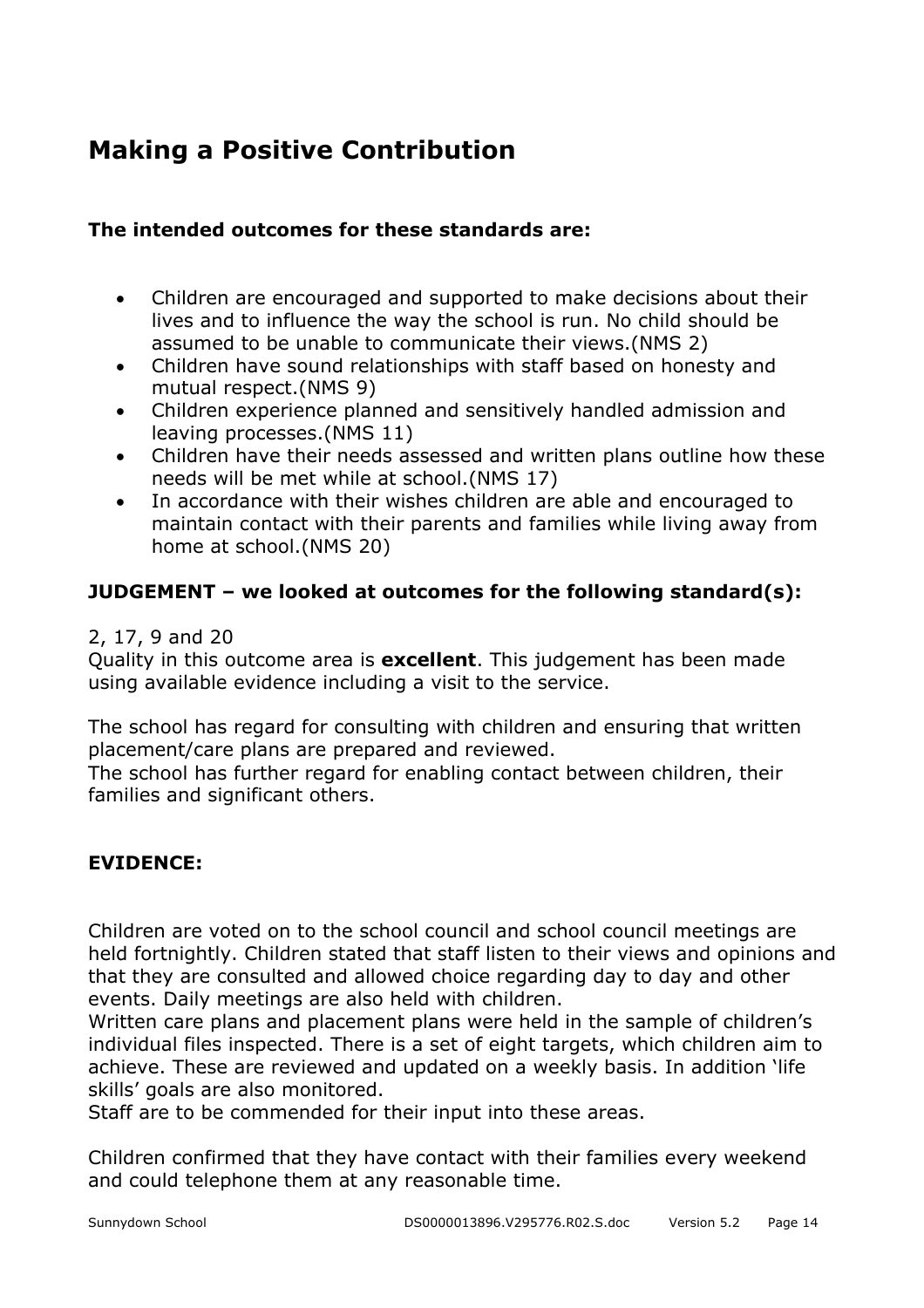## **Achieving Economic Wellbeing**

#### **The intended outcomes for these standards are:**

- Children can wear their own clothing outside school time, can secure personal requisites and stationery while at school, and are helped to look after their own money.(NMS 16)
- Children about to leave care are prepared for the transition into independent living.(NMS 21)
- Children live in well designed and pleasant premises, providing sufficient space and facilities to meet their needs.(NMS 23)
- Children live in accommodation which is appropriately decorated, furnished and maintained to a high standard, providing adequate facilities for their use.(NMS 24)
- Children are able to carry out their personal care in privacy and with dignity.(NMS 25)

#### **JUDGEMENT – we looked at outcomes for the following standard(s):**

These standards were not assessed on this occasion; however the standards were met at the previous inspection. No safety hazards were evident at this inspection.

#### **EVIDENCE:**

It was noted that the school had a development plan and refurbishment policy for the period February 05 to May 07.

No potential safety hazards were evident during the evening observations of the children in the boarding houses on the evening of  $16<sup>th</sup>$  May 05.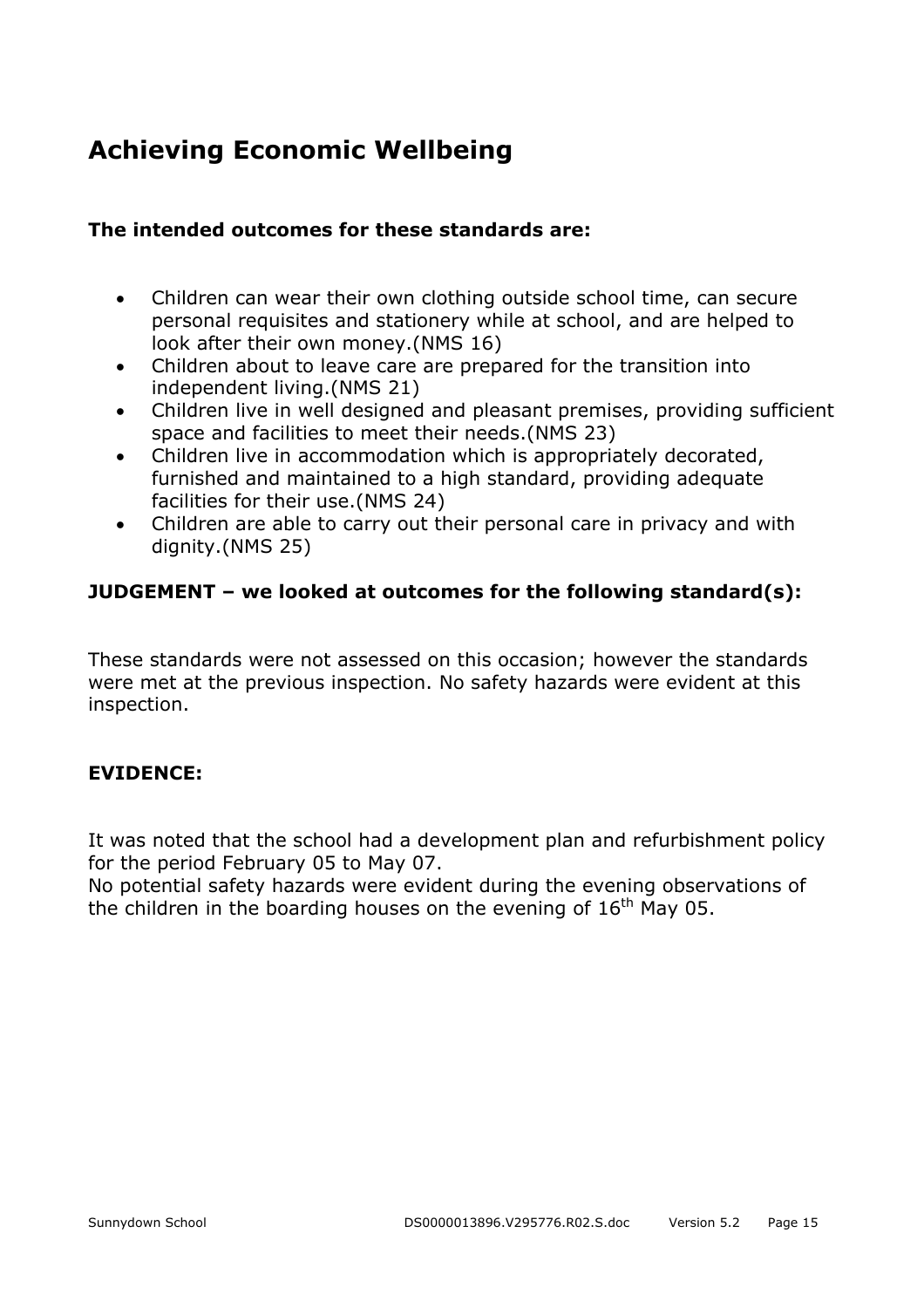### **Management**

#### **The intended outcomes for these standards are:**

- Children, parents, staff and placing authorities have access to a clear statement of the school's care principles and practice for boarding pupils.(NMS 1)
- Children's needs, development and progress is recorded to reflect their individuality and their group interactions.(NMS 18)
- There are adequate records of both the staff and child groups of the school.(NMS 19)
- Children are looked after by staff who understand their needs and are able to meet them consistently.(NMS 28)
- Children are looked after by staff who are trained to meet their needs.(NMS 29)
- Children are looked after by staff who are themselves supported and guided in safeguarding and promoting the children's welfare.(NMS 30)
- Children receive the care and services they need from competent staff.(NMS 31)
- Children and staff enjoy the stability of efficiently run schools.(NMS 32)
- The governing body, trustees, local authority, proprietor or other responsible body monitors the welfare of the children in the school.(NMS 33)

#### **JUDGEMENT – we looked at outcomes for the following standard(s):**

1, 28, 29, 30, 31, 32 and 33.

Quality in this outcome area is **excellent**. This judgement has been made using available evidence including a visit to the service.

The school is managed in a sound and professional manner and the skills, experience and competence of the staff team enable the boarding section to meet its aims and objectives and afford a very good standard of pastoral care to the children

#### **EVIDENCE:**

The school's Statement of Purpose was available.

The document is comprehensive and accurately describes the service provided. The Statement of Purpose was reviewed and updated in May 06.

Children interviewed confirmed their receipt of the school's Statement of Purpose.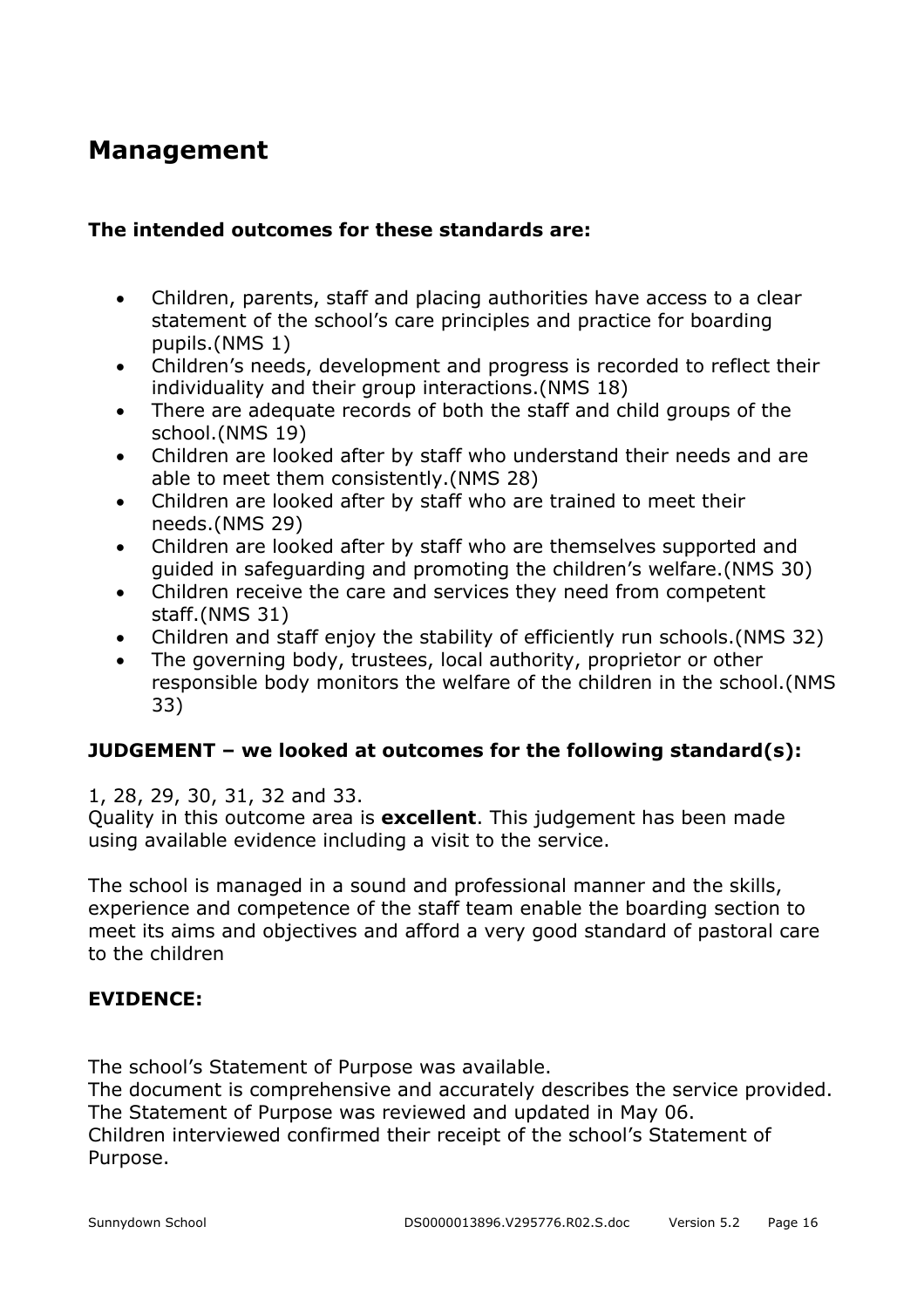The school's boarding section has a total of six and a half care staff. The staff duty roster was available and gave a clear account of duty times.

Staff were observed to be appropriately deployed and working in a caring and competent manner. There was evidence of positive relationships between staff and children with interaction and engagement evident.

Staff interviewed were clear regarding the school's key policies and procedures and confirmed attendance at a range of training courses and individual supervision/appraisal meetings.

Children interviewed stated staff "look after them well, have a good since of humour, are 'not over the top', are interested in us and want the best for us".

The 'Head of Care holds the NVQ level 4 and the Registered Managers Award. Three other staff have either completed NVQ level 4 training or are currently attending the course. Two staff hold the NVQ level 3 qualification.

There was recorded evidence of staff attending a range of relevant training courses and staff annual appraisals were evident.

The school's Annual Development Plan for 2005-7 was available. The plan covered a wide range of areas.

The school's senior staff monitor the conduct of the school and key records each half term and Standard 33 inspections are also undertaken. The sample of Standard 33 reports inspected evidenced close scrutiny and monitoring of the service and the report format was consistent with the 'Inspecting for Better Lives' policy under the five 'outcome' headings of: - Being Healthy, Staying Safe, Enjoying and Achieving, Making a Positive Contribution, Achieving Economic Wellbeing and Management.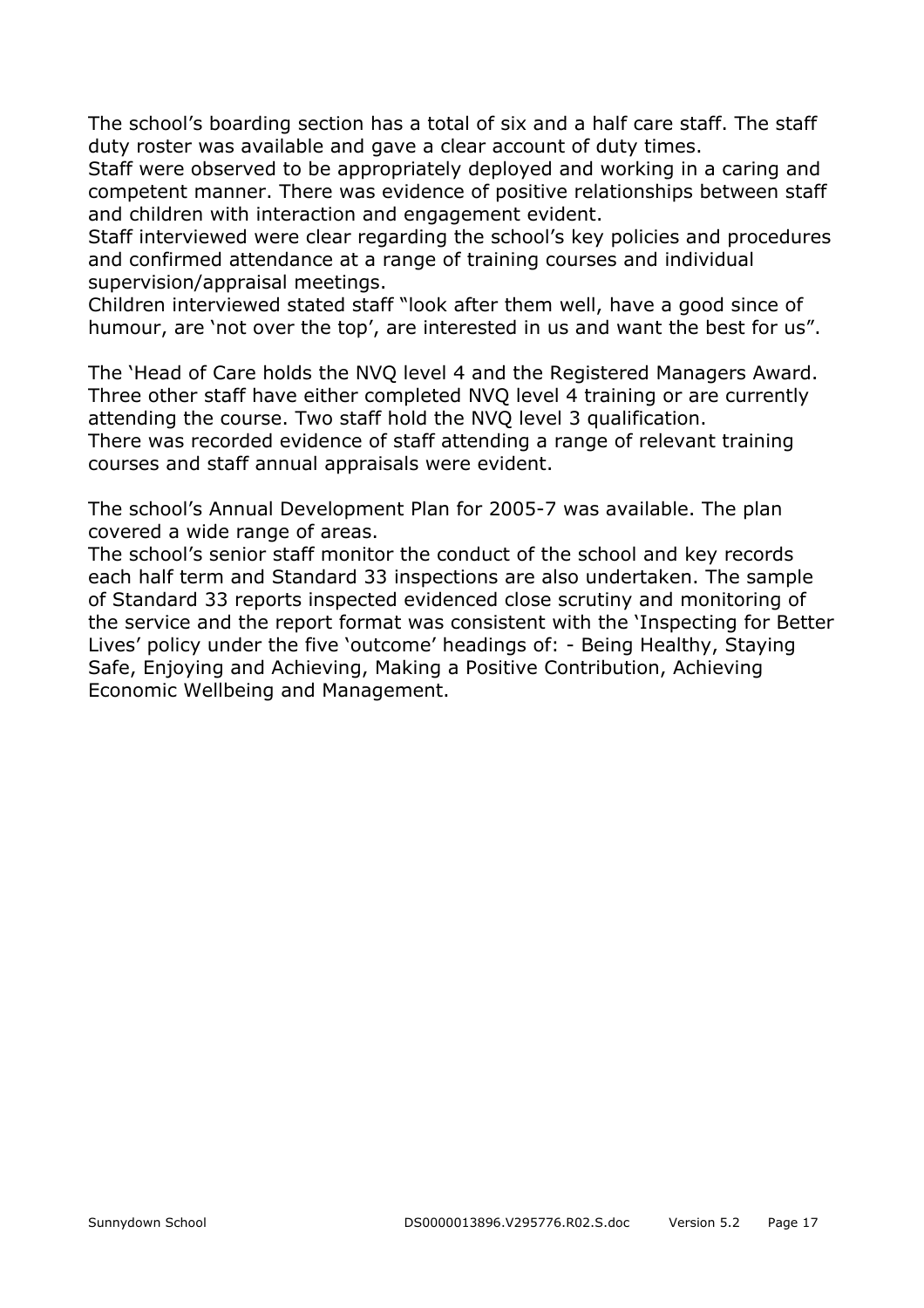# **SCORING OF OUTCOMES**

This page summarises the assessment of the extent to which the National Minimum Standards for Residential Special Schools have been met and uses the following scale.

| 4 Standard Exceeded   | (Commendable)      | <b>3</b> Standard Met                        | (No Shortfalls) |
|-----------------------|--------------------|----------------------------------------------|-----------------|
| 2 Standard Almost Met | (Minor Shortfalls) | <b>1</b> Standard Not Met (Major Shortfalls) |                 |

"X" in the standard met box denotes standard not assessed on this occasion "N/A" in the standard met box denotes standard not applicable

| <b>BEING HEALTHY</b> |       |                     | <b>MAKING A POSITIVE</b> |
|----------------------|-------|---------------------|--------------------------|
| <b>Standard No</b>   | Score | <b>CONTRIBUTION</b> |                          |
| 14                   |       | <b>Standard No</b>  | Scoi                     |
| 15                   |       |                     |                          |

| <b>STAYING SAFE</b> |              | 11                         |  |
|---------------------|--------------|----------------------------|--|
| <b>Standard No</b>  | <b>Score</b> | 17                         |  |
|                     |              | 20                         |  |
|                     |              |                            |  |
|                     |              | <b>ACHIEVING ECONOMI</b>   |  |
| 6                   |              | <b>WELLBEING</b>           |  |
|                     |              | <b>Standard No</b><br>Scor |  |
| 8                   |              | 16                         |  |
| 10                  |              | 21                         |  |
| 26                  |              | 23                         |  |
| 27                  |              |                            |  |

|                    | <b>ENJOYING AND ACHIEVING</b> |                    |                   |
|--------------------|-------------------------------|--------------------|-------------------|
| <b>Standard No</b> | <b>Score</b>                  |                    | <b>MANAGEMENT</b> |
| 1 7                |                               | <b>Standard No</b> | соі               |
| 13                 |                               |                    |                   |
| כל                 |                               |                    |                   |

| <b>BEING HEALTHY</b> |              | <b>MAKING A POSITIVE</b> |                     |  |  |
|----------------------|--------------|--------------------------|---------------------|--|--|
| dard No              | <b>Score</b> |                          | <b>CONTRIBUTION</b> |  |  |
| 14                   |              | <b>Standard No</b>       | <b>Score</b>        |  |  |
| 15                   |              |                          |                     |  |  |
|                      |              |                          |                     |  |  |
| <b>STAYING SAFE</b>  |              |                          |                     |  |  |
| dard No              | <b>Score</b> | 17                       |                     |  |  |
|                      |              | 20                       |                     |  |  |
|                      |              |                          |                     |  |  |

| 5  | <b>ACHIEVING ECONOMIC</b> |              |
|----|---------------------------|--------------|
| 6  | <b>WELLBEING</b>          |              |
| 7  | <b>Standard No</b>        | <b>Score</b> |
| 8  | 16                        |              |
|    | 21                        |              |
| 26 | 23                        |              |
| די | 24                        |              |
|    | 25                        |              |
|    |                           |              |

| And Achile , 201 |                    |              |
|------------------|--------------------|--------------|
| <b>Score</b>     | <b>MANAGEMENT</b>  |              |
|                  | <b>Standard No</b> | <b>Score</b> |
|                  |                    |              |
|                  | 18                 |              |
|                  | 19                 |              |
|                  | 28                 |              |
|                  | 29                 |              |
|                  | 30                 |              |
|                  | 31                 |              |
|                  | 32                 |              |
|                  | 33                 |              |
|                  |                    |              |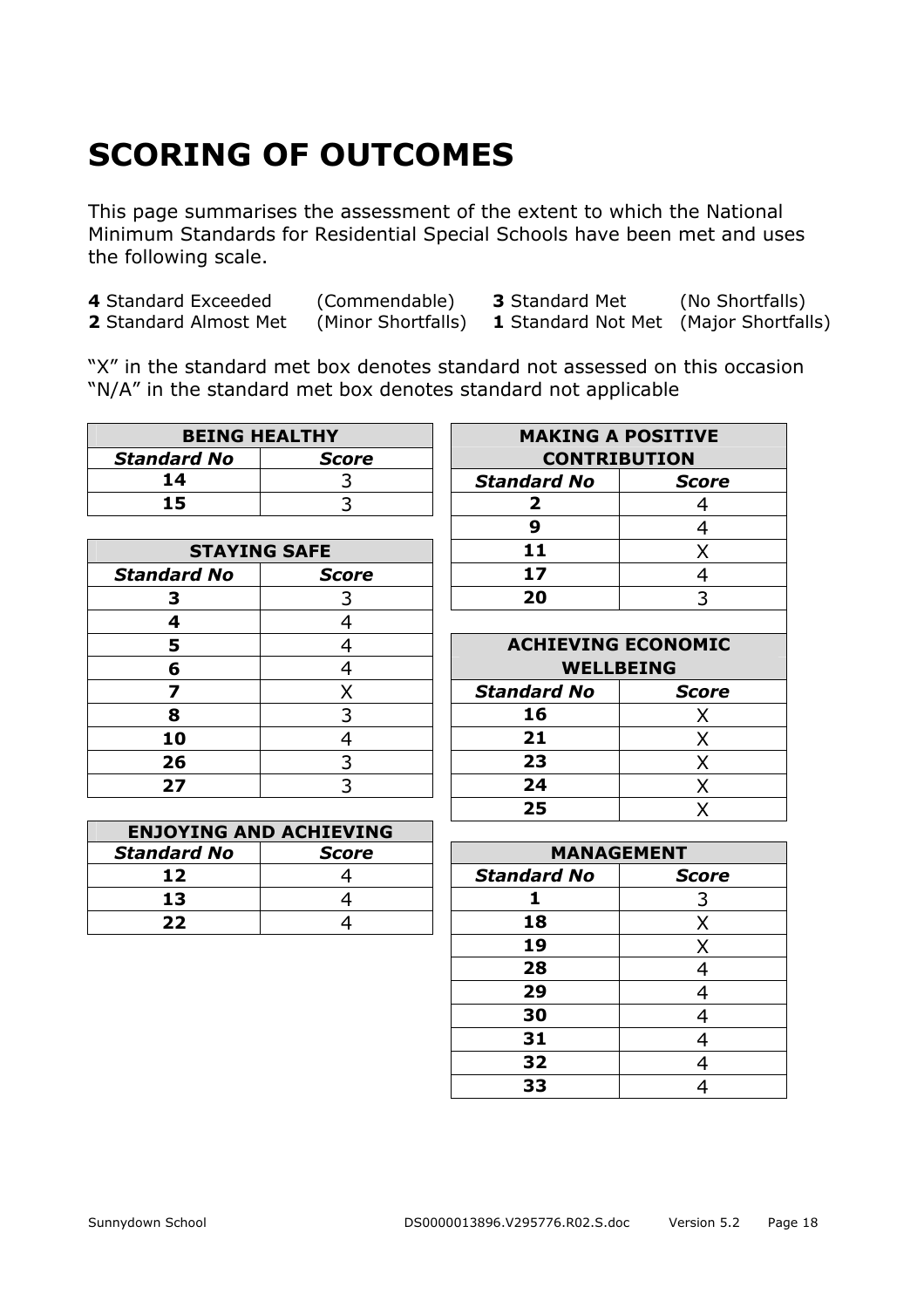No.

Are there any outstanding recommendations from the last inspection?

#### **ADVISORY RECOMMENDED ACTIONS**

This section sets out the actions that must be taken so that the proprietor meets the Children Act 1989, Inspection of Schools and Colleges Regulations 2002 and the National Minimum Standards.

| No. | Standard    | Recommendation                                                                                                  |  |
|-----|-------------|-----------------------------------------------------------------------------------------------------------------|--|
|     | <b>RS26</b> |                                                                                                                 |  |
|     |             | That the school review and update appropriate<br>risk assessments following individual incidents or<br>mishaps. |  |